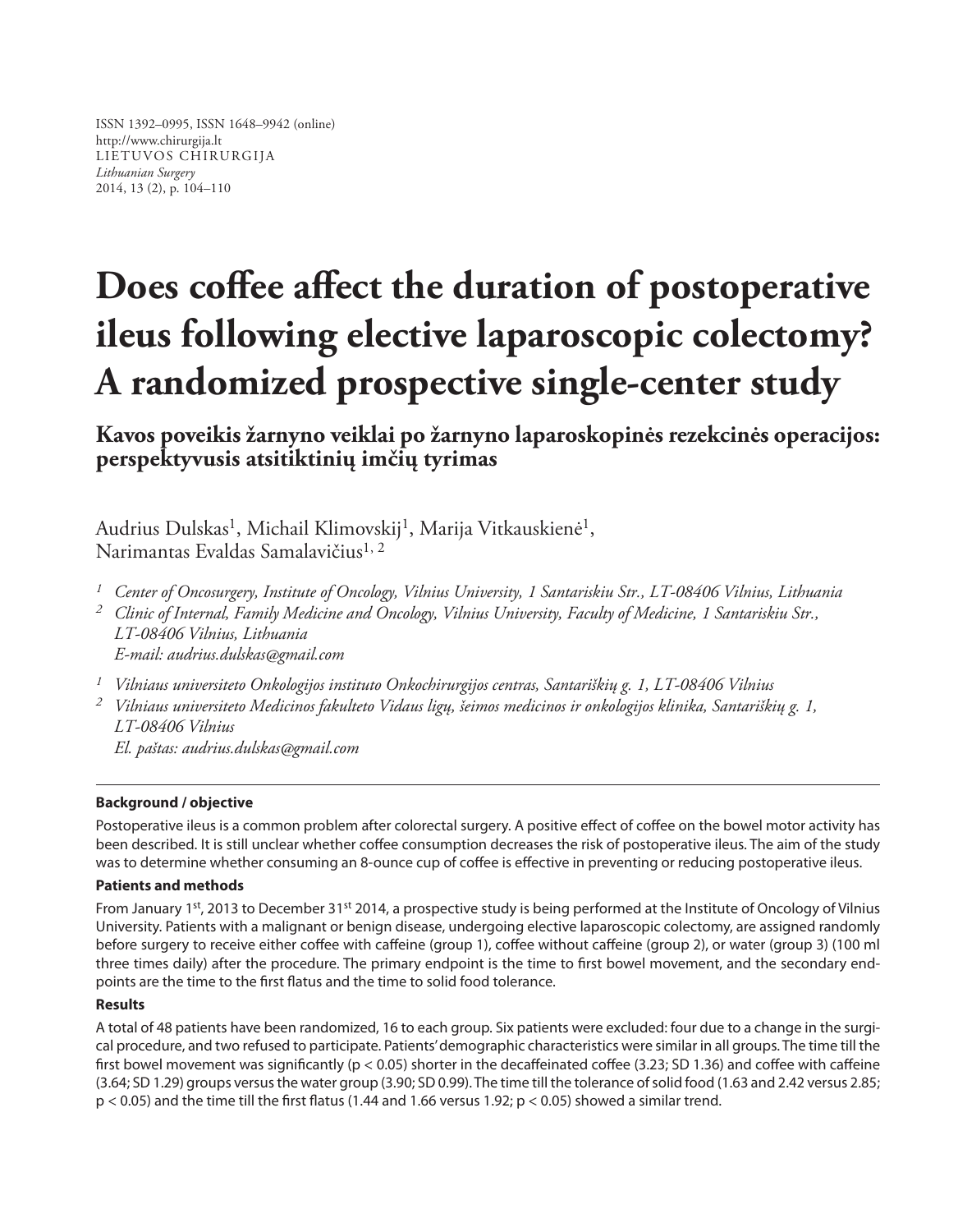#### **Conclusions**

Coffee consumption after colectomy has been safe and associated with a reduced time to the first bowel action. Caffeine consumption does not decrease the length of postoperative ileus. Note: these are the preliminary data which should be evaluated as a trend of the future final results.

#### **Tikslas**

Pooperacinis žarnų nepraeinamumas – dažnai pasitaikantis žarnyno rezekcinių operacijų padarinys. Nustatytas teigiamas kavos poveikis žarnyno motorikai sveikiems tiriamiesiems. Lieka neaišku, ar kava galėtų sumažinti pooperacinio žarnyno nepraeinamumo riziką. Tyrimo tikslas – nustatyti kavos ir kofeino poveikį žarnyno veiklai po žarnyno rezekcinių operacijų.

#### **Ligoniai ir metodai**

Vilniaus universiteto Onkologijos institute 2013 01 01–2014 12 31 atliekamas atsitiktinės atrankos kontroliuojamas perspektyvusis tyrimas. Įtraukti pacientai, kuriems atlikta laparoskopinė storosios žarnos operacija. Prieš operaciją ligoniai paskirstyti į tris grupes: pooperaciniu laikotarpiu gaunančių vandens (100 ml 3 kartus per dieną), dekofeinizuotos kavos ir kavos su kofeinu. Pirminės svarbos tikslas – laikas iki pirmojo pasituštinimo. Antrinės svarbos tikslai – laikas, iki išėjo dujos, ir laikas iki maisto toleravimo.

#### **Rezultatai**

Ligoniai buvo suskirstyti į tris grupes po 16 kiekvienoje. Šeši buvo atšaukti: keturi – dėl operacijos pasikeitimo, du atsisakė dalyvauti. Demografiniai pacientų rodikliai buvo panašūs visose grupėse. Ligoniai, kurie gėrė dekofeinizuotą kavą bei kavą su kofeinu, pasituštino anksčiau negu vandenį gėrusios grupės ligoniai: 3,23±1,36 ir 3,64±1,29 paros vs 3,9±0,99, p<0,05. Laikas iki maisto toleravimo – 1,63 ir 2,42 paros *vs* 2,82, p<0,05, laikas, iki išėjo dujos, – 1,44 ir 1,62 *vs* 1,92, p<0,05.

## **Išvados**

Kavos vartojimas po kolektomijos yra saugus ir sumažina laikotarpį iki pasituštinimo. Kofeinas žarnų funkcijos neskatina.

## **Introduction**

Postoperative ileus (POI) is a common problem after colorectal resection, which can prolong the hospital stay. Symptoms include abdominal distension, pain, nausea, vomiting, and intestinal cramps [1]. An additional treatment may be necessary. Although a variety of clinical strategies have been proposed to reduce primary POI, such as early feeding, ambulation, epidural analgesia, fluid restriction, and minimally invasive surgery, none has been completely successful in prevention [2–7].

Coffee is a popular beverage, and its effects on general wellbeing, the central nervous system and the cardiovascular system are well known [8, 9]. Although coffee may stimulate bowel function in certain healthy volunteers, there is a limited scientific evidence regarding its effects on the gastrointestinal function. Studies with healthy volunteers showed a positive effect of coffee on the sigmoid colon motor activity: it is increased in 4 minutes. Drinking water had no similar effect [10]. There has been no prospective evaluation of its mechanisms of action and impact on intestinal function after elective laparoscopic colectomy [11, 12].

# **Materials and methods**

## *Study design and randomization*

This was a single-center prospective RCT assessing the effect of coffee and caffeine on POI. Patients were allocated to different groups by the simple envelope method. All of them had been informed about the treatment assignment before surgery. Neither the physician nor the patients had been blinded to the treatment assignment.

## *Patients*

A prospective study was performed at the Institute of Oncology of Vilnius University. So far, 48 patients were included. Patients over 18 years, scheduled for elective laparoscopic colonic resection for malignant or benign diseases, were eligible for inclusion in the study. Their written informed consent was obtained. Patients were excluded if a stoma was required, multivisceral resection was planned, their hypersensitivity to or distaste of coffee had been known, a lack of compliance had been expected, and their impaired mental state had been known. The study had been approved by the Lithuanian Bioethics Committee.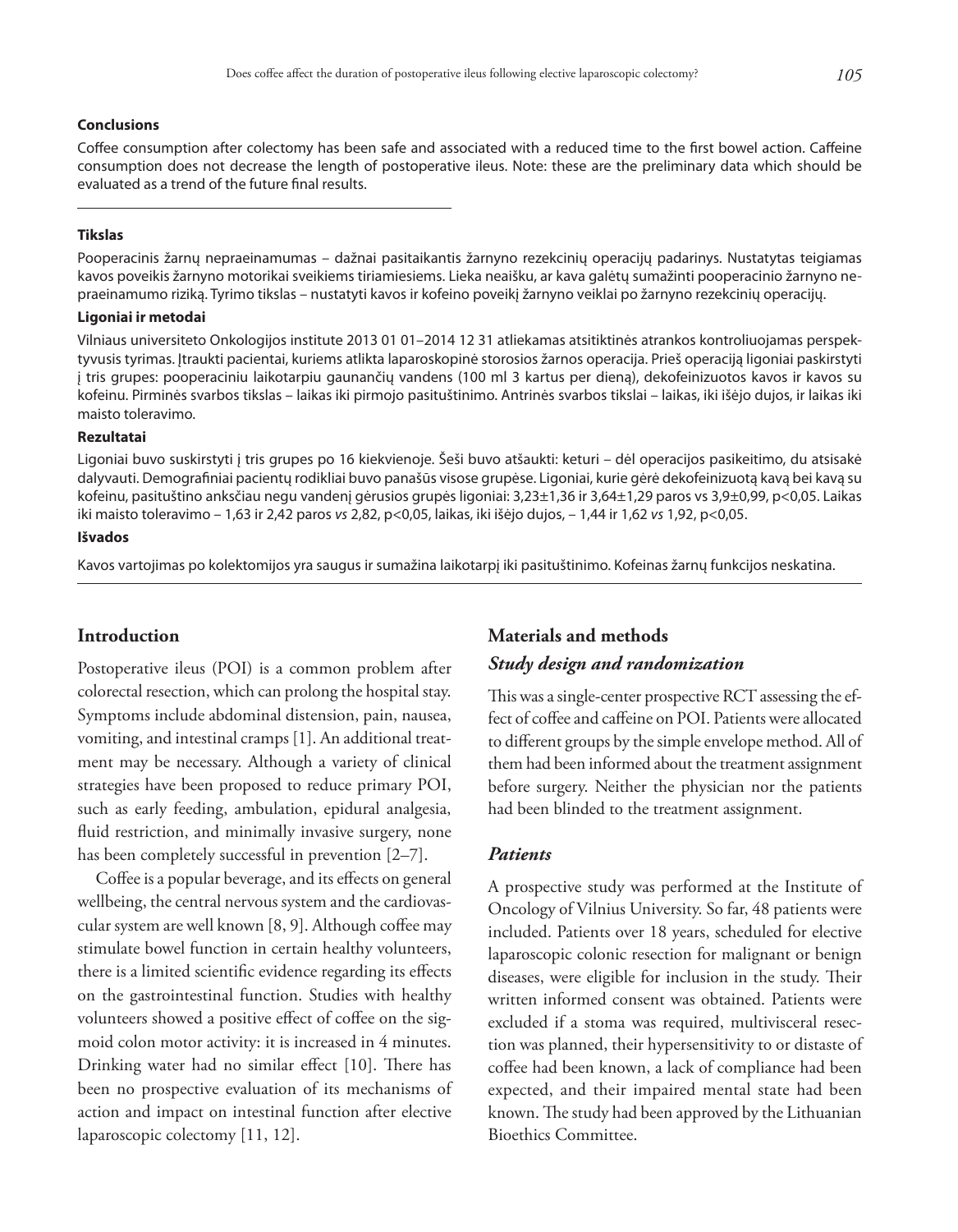# *Objectives and endpoints*

The primary objective of this study was to investigate whether coffee (with or without caffeine) intake reduces the duration of POI after elective laparoscopic colectomy.

The primary endpoint was the time to the first postoperative bowel movement (time from the end of surgery till the first passage of stool recorded by the patient). Secondary endpoints were time to solid food tolerance (no vomiting) and time to the first flatus. The time to the first postoperative bowel movement, the tolerance of solid food, and the first flatus were recorded in hours after the end of the operation.

#### *Study interventions*

The patients were randomly allocated into group I, II, and III. Group I patients had to drink three cups of coffee with caffeine daily (100 ml at 08.00, 12.00 and 16.00 hours), beginning in the morning after surgery. In group II, coffee was without caffeine, and in the control group III coffee was replaced by water. Patients randomized to water were not allowed to drink coffee until the first bowel movement had occurred. The patients were asked to drink the entire volume within 10 min under the supervision of a nurse. Patients were free to drink any amount of still mineral water but no more coffee or black tea. No other restrictions on food consumption or smoking were imposed. Coffee was prepared with a conventional coffee machine using the same brand and two types of coffee capsules (Lavazza Qualita Oro and Lavazza Caffe Decaffeinato, 8 g of coffee per capsule).

After enrolment, the same evidence-based protocol of perioperative management was applied to all patients, following the principles of fast-track surgery [13]. In brief, patients underwent a mechanical bowel preparation with enemas: two in the night before the operation, and two in the morning just before the operation. All patients received a single dose of antibiotic prophylaxis consisting of 0.5 g metronidazole and 1g of cefazolin at the time of anaesthesia induction. Low-molecular-weight heparin had been administered and venous compression stockings used starting in the night before surgery. For pain control, patients received 50 mg of pethidine two times a day for 3 days; later, non-steroidal analgesics (ketolgan or paracetamol) were administered. All operations were performed by one surgeon (NES) using hand-assisted laparoscopy or straight laparoscopy. A circular stapler was used to achieve endto-end colorectal anastomosis. End-to-end handsewn anastomosis was performed for right hemicolectomy. Nasogastric tubes were removed during extubation. The postoperative feeding regimen was standardized. In summary, water was offered the next day after surgery, liquid food from the second day, and solid food from the third day after surgery. The postoperative feeding regimen was determined by the patient's ability and willingness to consume food and was not dependent on the intestinal function, such as the passage of flatus or bowel movements. In the event of postoperative nausea and vomiting, patients received parenteral fluids and metoclopramide (10 mg in 2 ml of injection solution). The postoperative mobilization schedule was standardized and was the same for the three study groups. Criteria for hospital discharge included stable vital signs with no febrile morbidity for at least 24 h, passage of stool, toleration of a regular diet, and the absence of other complications.

#### *Statistical analysis*

The continuous variables are expressed as a median (range). The data collected were analysed using the Statistical Package for the Social Sciences, SPSS Inc., Chicago, IL, USA; p < 0.05 was considered statistically significant.

## **Results**

A total of 48 patients were randomized, 16 to each group, by the checkpoint for the intermediate results represented in this review. Six patients were excluded: four had a change in the surgical procedure, and two refused to participate (Figure 1). The basic demographic characteristics of patients and the procedures they underwent are represented in Table 1, 2.

We compared the time measured in days among the three groups. The time till the first bowel movement was significantly ( $p < 0.05$ ) shorter in the decaffeinated coffee (3.23; SD 1.36) and coffee with caffeine (3.64; SD 1.29) groups than in the water group (3.90; SD 0.99) (Figure 2).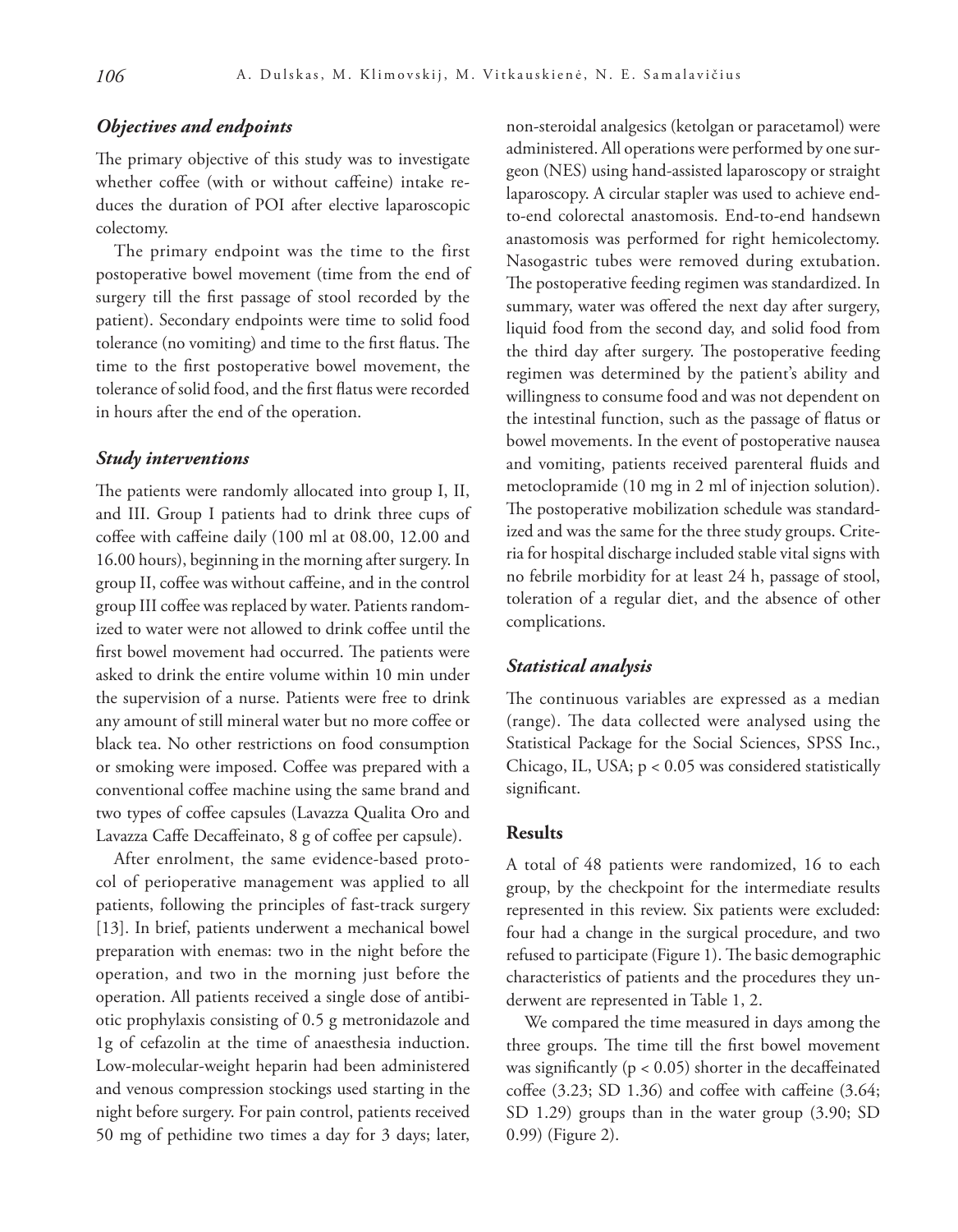

**Figure 1.** A CONSORT diagram of the trial

#### **Table 1.** Patients and procedures

| Procedure                        | Women        | Men          | <b>Total</b> | Mean age |
|----------------------------------|--------------|--------------|--------------|----------|
| HALS* subtotal colectomy         |              | $1(2.4\%)$   | $1(2.4\%)$   | 52       |
| HALS sigmoidectomy               | $5(11.9\%)$  | $5(11.9\%)$  | 10 (23.8%)   | 68,70    |
| HALS left hemicolectomy          | $4(9.5\%)$   | $5(11.9\%)$  | $9(21.4\%)$  | 65,78    |
| HALS patial TME**                | $11(26.2\%)$ | $10(23.8\%)$ | 21 (50%)     | 63,67    |
| Laparoscopic right hemicolectomy | $1(2.4\%)$   |              | $1(2.4\%)$   | 70       |
| Total                            | 21 (50%)     | 21 (50%)     | $42(100\%)$  | 65,19    |

HALS\* – hand-assisted laparoscopic surgery.

TME\*\* – partial mesorectal excision.



Figure 2. Postoperative day for the selected criteria,  $p < 0.05$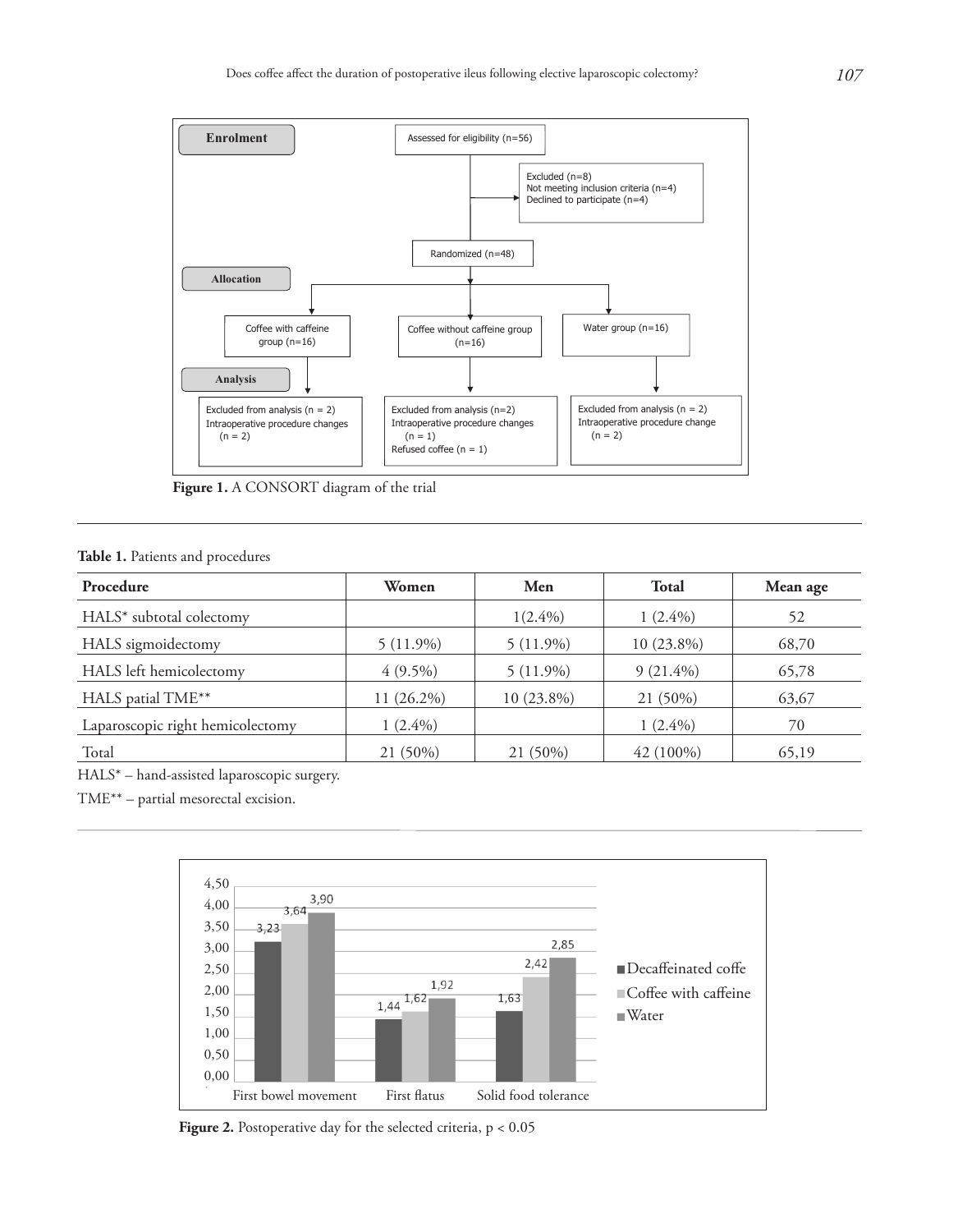|                                            | Coffee with<br>caffeine | Coffee without<br>caffeine | Water          | P     |
|--------------------------------------------|-------------------------|----------------------------|----------------|-------|
| Gender                                     |                         |                            |                |       |
| Male, n (%)                                | $6(42.9\%)$             | $7(50\%)$                  | $8(57.1\%)$    | >0.05 |
| Female, n (%)                              | $8(57.1\%)$             | $7(50\%)$                  | $6(42.9\%)$    | >0.05 |
| Age                                        | $63.5 \pm 11.4$         | $64 \pm 9.2$               | $62.4 \pm 8.3$ | >0.05 |
| Operative time (min)                       | $101 \pm 39.2$          | $103 \pm 40.5$             | $98 \pm 35.8$  | >0.05 |
| Comorbidities, n (%)                       | $6(42.9\%)$             | $8(57.1\%)$                | $8(57.1\%)$    | >0.05 |
| Smokers, $n$ $(\%)$                        | $3(21.4\%)$             | $2(14.3\%)$                | $2(14.3\%)$    | >0.05 |
| Operative procedure:                       |                         |                            |                |       |
| anterior rectal resection with partial TME | $7(50\%)$               | $8(57.1\%)$                | $6(42.9\%)$    | >0.05 |
| left hemicolectomy                         | $4(28.6\%)$             | $2(14.3\%)$                | $3(21.4\%)$    | >0.05 |
| sigmoid colectomy                          | $3(21.4\%)$             | $3(21.4\%)$                | $4(28.6\%)$    | >0.05 |
| subtotal colectomy                         |                         | $1(7.1\%)$                 |                | >0.05 |
| laparoscopic right hemicolectomy           |                         |                            | $1(7.1\%)$     | >0.05 |
| Complications (%)                          | $\Omega$                | $\Omega$                   | $\Omega$       |       |
| Total                                      | 14                      | 14                         | 14             |       |

**Table 2**. Comparison of demographic data on three groups

The time till the tolerance of solid food (1.63 and 2.42 versus 2.85; p < 0.05) and till the first flatus (1.44 and 1.66 versus 1.92;  $p < 0.05$ ) showed a similar trend (Figure 2).

## **Discussion**

Postoperative ileus is a common postoperative complication after colon surgery [1]. POI is related to extrinsic and intrinsic factors and must be dealt with in a multimodal manner [1]. Nowadays, fast-track protocols are used for accelerating the recovery of the gastrointestinal function [13]. Opiates used as a painkiller delay colonic transit in postoperative patients, an effect that can be reversed by the narcotic antagonists. This inhibitory effect is mediated by peripheral mu-opioid receptors. In a study of patients undergoing colectomy, the more morphine had been given, the longer was the time to the return of bowel sounds and flatus and the first bowel movement [14]. These observations have led to a search for selective opiate antagonists that allow narcotics to continue relieving pain while counteracting their effect on bowel motility. The latest studies of *alvimopan*, a peripherally acting mu-opioid receptor antagonist, have shown promising results [15, 16]. Other alternative, nonopioid-based pain management options or different routes of administration are being investigated as well. Epidural analgesia has been shown to minimize

the systemic opioid use and effect on POI. Zingg et al. in a study of 75 patients showed that thoracic epidural anaesthesia had a significant benefit in terms of less analgesic consumption, better postoperative pain relief, and faster recovery of gastrointestinal function in patients after laparoscopic colorectal resection as compared with systemic opioids [17]. For patients not suitable for epidural anaesthesia, Herroeder et al. used lidocaine intravenously*.* They concluded that the use of lidocaine not only significantly improved gastrointestinal motility but also shortened the length of hospital stay [18]. Nonsteroidal anti-inflammatory drugs, such as COX-2 inhibitors, are attractive alternatives to opiate analgesics, both for their anti-inflammatory effect and for their opiate-sparing properties [19].

The early introduction of diet is a component of all multimodal and fast-track care pathways [13], although there is no proof that this is the factor that accelerates the recovery. Indeed, in a recent randomized, controlled trial by Han-Geurts et al. who evaluated the effect of the early introduction of diet, this intervention did not shorten the time to the passage of flatus or stool [20]. It may be that offering diet early simply saves patients from waiting an extra day or two for bowel function before starting to eat.

It has been proved that gum-chewing stimulates bowel recovery after surgery. The presumed mechanism of action is the vagal cholinergic (parasympathetic)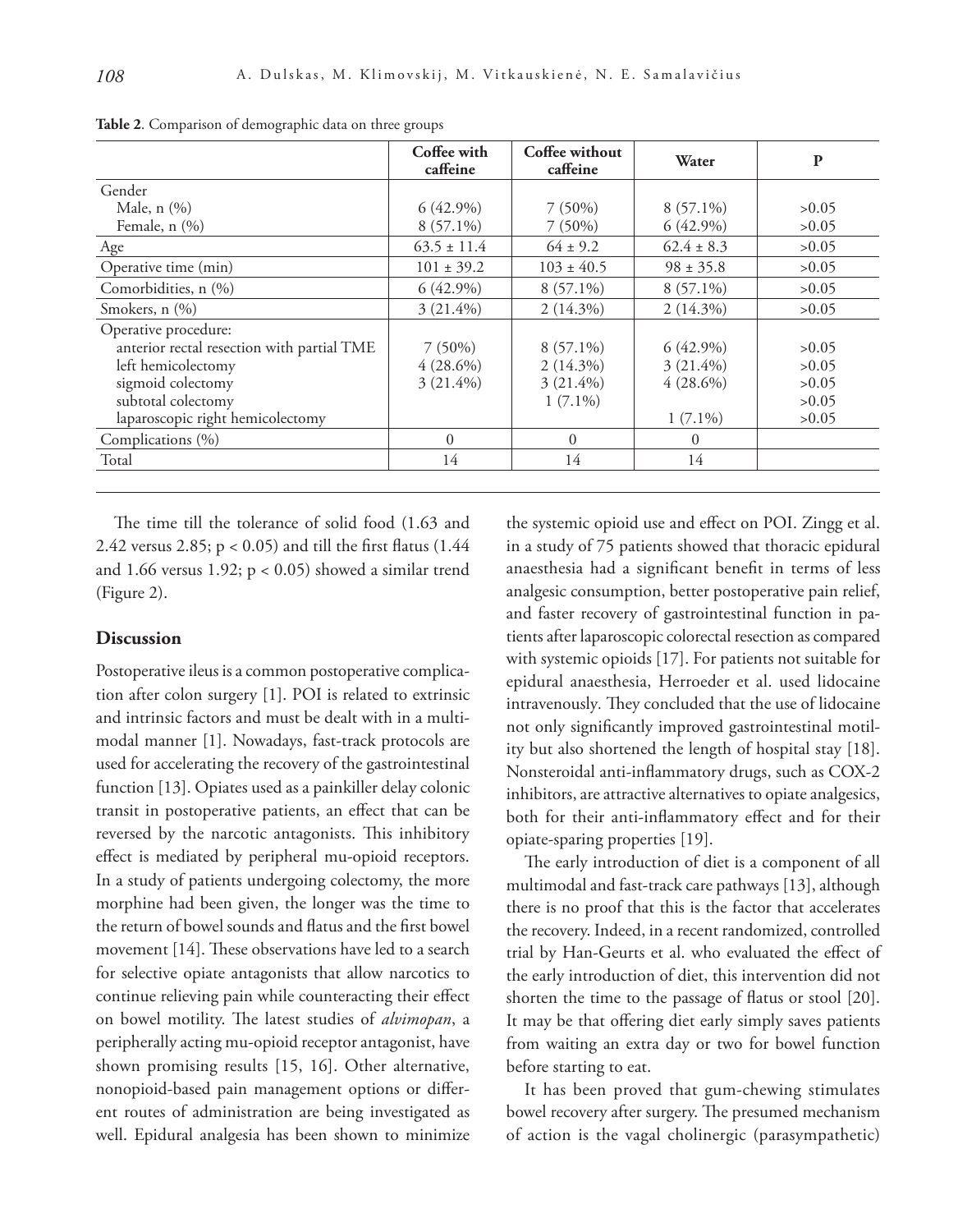stimulation of the gastrointestinal tract, similar to oral intake but with a theoretically less risk of vomiting and aspiration. In trials with patients undergoing colon resection, gum-chewing shortened the time until the first flatus and bowel movement, but had no significant effect on the length of stay [4–6].

More recently, studies have shown that using carbohydrate-rich liquids within hours prior to surgery shortens the bowel recovery time postoperatively. Noblett et al. compared 36 patients of which one third had been given a carbohydrate drink prior to surgery. They found that this group showed a significant decrease in hospital stay as compared with those that had fasted or had been given an equivalent amount of water prior to surgery [21].

Some studies have proven that restriction of intravenous fluid administration reduces the length of ileus [22], although others investigators do not confirm this fact [23].

In the literature sources, there are studies presenting a better effect of coffee on POI prophylaxis [10, 12]. However, it remains a question of discussion what is the determinant agent of this action: is it caffeine or some other coffee component? To find out whether caffeine plays the main role in stimulating the peristalsis, we randomized patients into three groups: "water" as a control group, and two groups where patients received coffee with caffeine and decaffeinated coffee. Furthermore, the preliminary results of this study show that decaffeinated coffee has shown better results in stimulating the bowel movements.

There are studies which count the effect of coffee for bowel movement hourly [8]. However, the fact that coffee is more effective than water in stimulating the bowel movements, represented in statistically proven results comparing the hours, seems to be only mathematically

#### **REFERENCES**

1. Asgeirsson T, El-Badawi KI, Mahmood A, Barletta J, Luchtefeld M, Senagore AJ. Postoperative ileus: it costs more than you expect. J Am Coll Surg 2010; 210: 228–231.

2. Wind J et al. Perioperative strategy in colonic surgery; Laparoscopy and/or Fast track multimodal management versus standard care (LAFA trial). BMC Surgery 2006; 6: 16.

3. Holte K, Foss NB, Andersen J, Valentiner L, Lund C, Bie P, Kehlet H. Liberal or restrictive fluid administration in

convincing. It is a questionable result important for a patient whether he opens his bowels in a less than a 12 h time variable. This is why we took a day (24 h) as a counting unit which was not as accurate as counting the hours, but could be valued beneficial for a patient if the first defecation occurs a day earlier and the patient can be discharged safely from the hospital.

Nevertheless, this study confirms the hypothesis that coffee reduces the time to the first bowel movement postoperatively [12]. This fact can be interpreted as a decreased risk of postoperative ileus, which is a common complication after colonic surgery. Postoperative ileus increases the hospital stay and further treatment expenses; thus, keeping in mind that three cups (100 ml each) of coffee a day should not cost a lot, we can state the fact that the use of coffee as an ileus-preventing factor should be very cost-effective. At present, coffee is not included in routine postoperative patients' diet. They receive tea, fruit drink or water, but not coffee.

On the other hand, coffee is not a medication and has only a few side effects considering the taste or an over-stimulating effect on the nervous or cardiovascular system, which is determined by the caffeine action [8, 9]. Thus, if the final results of the study will prove decaffeinated coffee to be as good as coffee with caffeine, decaffeinated coffee could be safely added to the patients' postoperative menu.

# **Conclusions**

Coffee consumption after colectomy has been safe and associated with a reduced time to the first bowel action. Caffeine consumption does not decrease the length of postoperative ileus. However, these are just a preliminary data which should be evaluated as a trend in the future final results.

fast-track colonic surgery: a randomized, double-blind study. Br J Anaesth 2007; 99: 500–508.

4. Fitzgerald JE, Ahmed I. Systematic review and metaanalysis of chewing-gum therapy in the reduction of postoperative paralytic ileus following gastrointestinal surgery. World J Surg 2009; 33: 2557–2566.

5. Schuster R, Grewal N, Greaney GC, Waxman K. Gum chewing reduces ileus after elective open sigmoid colectomy. Arch Surg 2006; 141: 174–176.